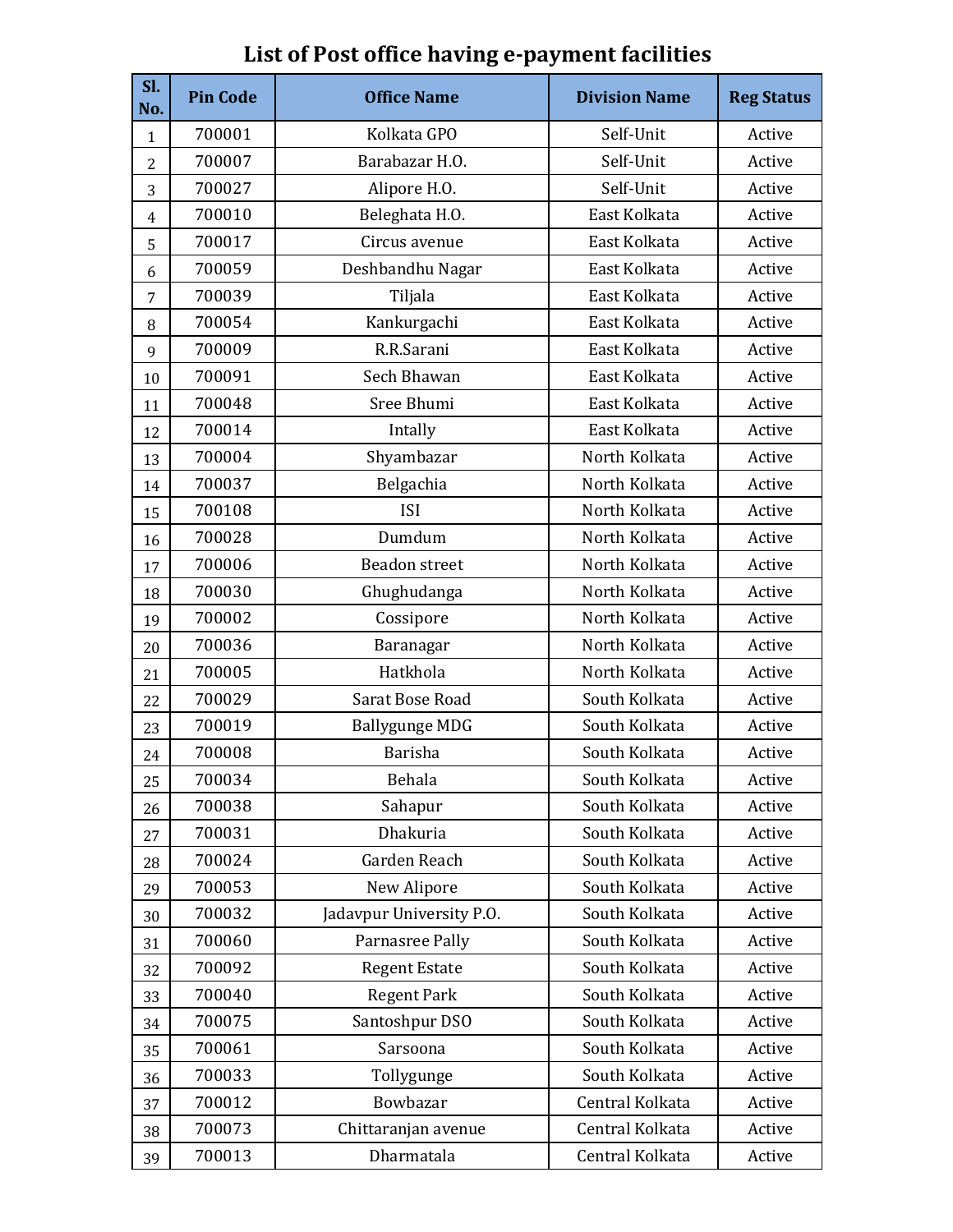| SI.<br>No. | <b>Pin Code</b> | <b>Office Name</b>       | <b>Division Name</b> | <b>Reg Status</b> |
|------------|-----------------|--------------------------|----------------------|-------------------|
| 40         | 700069          | Esplanade                | Central Kolkata      | Active            |
| 41         | 700073          | Kolkata University       | Central Kolkata      | Active            |
| 42         | 700016          | Park street              | Central Kolkata      | Active            |
| 43         | 700017          | Shakespeare sarani       | Central Kolkata      | Active            |
| 44         | 700012          | Yogayog Bhawan           | Central Kolkata      | Active            |
| 45         | 700109          | Agarpara                 | North Presidency     | Active            |
| 46         | 700057          | Aridaha                  | North Presidency     | Active            |
| 47         | 700120          | Barrackpore              | North Presidency     | Active            |
| 48         | 700056          | Belgharia                | North Presidency     | Active            |
| 49         | 743123          | Bhatpara                 | North Presidency     | Active            |
| 50         | 700051          | Birati                   | North Presidency     | Active            |
| 51         | 743133          | Garulia                  | North Presidency     | Active            |
| 52         | 743134          | Halisahar                | North Presidency     | Active            |
| 53         | 743145          | Kanchrapara              | North Presidency     | Active            |
| 54         | 700117          | Khardah                  | North Presidency     | Active            |
| 55         | 743165          | Naihati                  | North Presidency     | Active            |
| 56         | 700110          | Sodepur                  | North Presidency     | Active            |
| 57         | 743145          | Panihati                 | North Presidency     | Active            |
| 58         | 743127          | Shyamnagar               | North Presidency     | Active            |
| 59         | 743145          | K.L.Shop                 | North Presidency     | Active            |
| 60         | 700076          | Dakshineswar             | North Presidency     | Active            |
| 61         | 713301          | <b>ASANSOL HPO</b>       | <b>ASANSOL</b>       | <b>ACTIVE</b>     |
| 62         | 713324          | <b>BARAKAR SO</b>        | ASANSOL              | <b>ACTIVE</b>     |
| 63         | 713213          | <b>BENACHITY MDG</b>     | <b>ASANSOL</b>       | <b>ACTIVE</b>     |
| 64         | 713212          | <b>BIDHANNAGAR SO</b>    | ASANSOL              | <b>ACTIVE</b>     |
| 65         | 713325          | <b>BURNPUR MDG</b>       | <b>ASANSOL</b>       | <b>ACTIVE</b>     |
| 66         | 713331          | <b>CHITTARANJAN MDG</b>  | <b>ASANSOL</b>       | <b>ACTIVE</b>     |
| 67         | 713208          | <b>DURGAPUR 08</b>       | ASANSOL              | <b>ACTIVE</b>     |
| 68         | 713211          | <b>DURGAPUR 11</b>       | <b>ASANSOL</b>       | <b>ACTIVE</b>     |
| 69         | 713216          | <b>DURGAPUR 16</b>       | <b>ASANSOL</b>       | <b>ACTIVE</b>     |
| 70         | 713201          | <b>DURGAPUR HO</b>       | <b>ASANSOL</b>       | <b>ACTIVE</b>     |
| 71         | 713205          | DURGAPUR STEEL TOWN EAST | ASANSOL              | <b>ACTIVE</b>     |
| 72         | 713336          | <b>JAMURIAHAT SO</b>     | ASANSOL              | <b>ACTIVE</b>     |
| 73         | 713343          | <b>KULTI SO</b>          | ASANSOL              | <b>ACTIVE</b>     |
| 74         | 713217          | OYARIA SO                | <b>ASANSOL</b>       | <b>ACTIVE</b>     |
| 75         | 713347          | <b>RANIGANJ HO</b>       | <b>ASANSOL</b>       | <b>ACTIVE</b>     |
| 76         | 713359          | <b>SITARAMPUR SO</b>     | ASANSOL              | <b>ACTIVE</b>     |
| 77         | 713303          | <b>USHAGRAM SO</b>       | ASANSOL              | <b>ACTIVE</b>     |
| 78         | 722101          | <b>BANKURA HPO</b>       | <b>BANKURA</b>       | <b>ACTIVE</b>     |
| 79         | 722202          | <b>BARJORA</b>           | <b>BANKURA</b>       | <b>ACTIVE</b>     |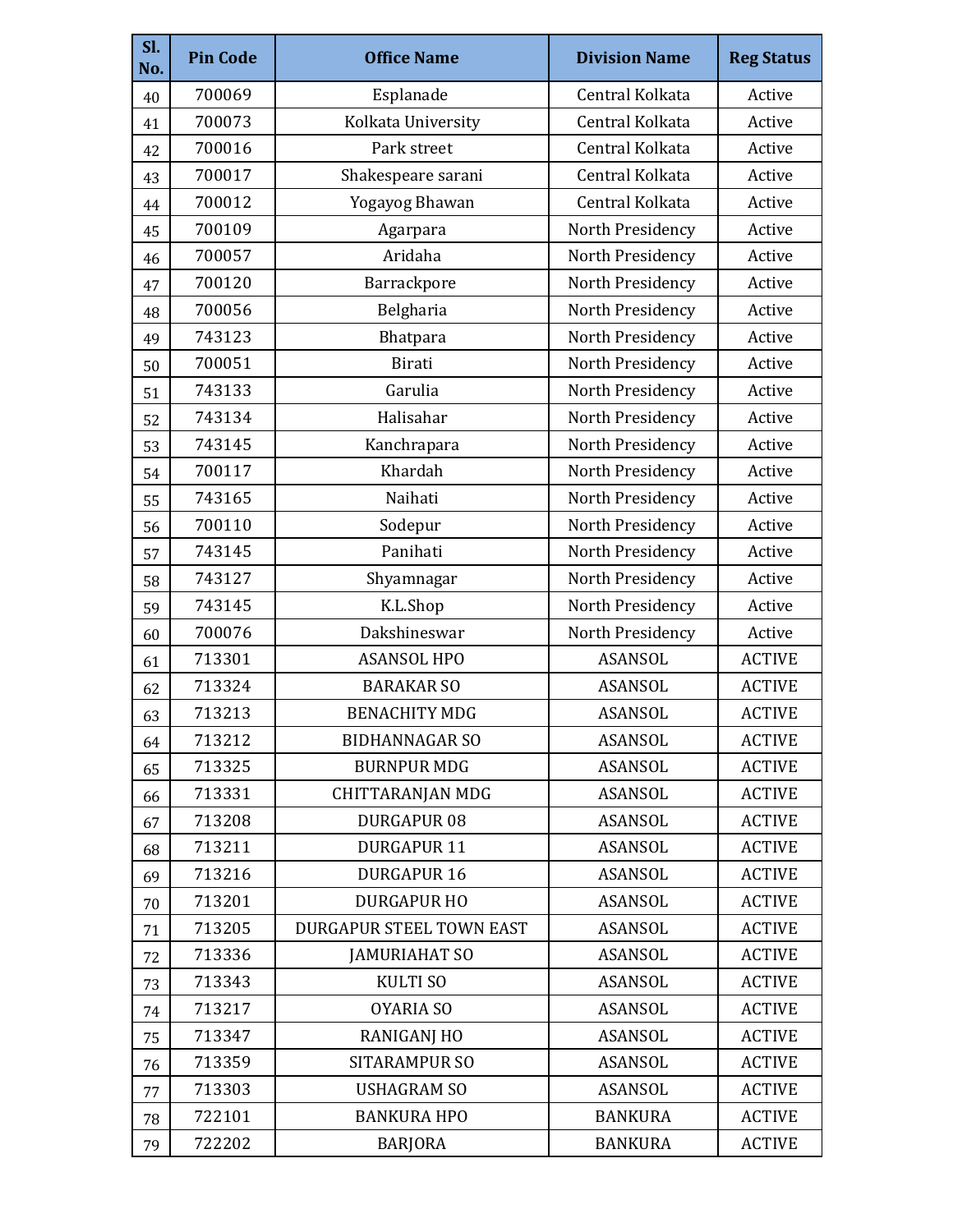| SI.<br>No. | <b>Pin Code</b> | <b>Office Name</b>      | <b>Division Name</b> | <b>Reg Status</b> |
|------------|-----------------|-------------------------|----------------------|-------------------|
| 80         | 722122          | <b>BISHNUPUR</b>        | <b>BANKURA</b>       | <b>ACTIVE</b>     |
| 81         | 722132          | <b>CHHATNA</b>          | <b>BANKURA</b>       | <b>ACTIVE</b>     |
| 82         | 722205          | <b>INDAS</b>            | <b>BANKURA</b>       | <b>ACTIVE</b>     |
| 83         | 722143          | MEJIA                   | <b>BANKURA</b>       | <b>ACTIVE</b>     |
| 84         | 722144          | <b>ONDA</b>             | <b>BANKURA</b>       | <b>ACTIVE</b>     |
| 85         | 722148          | <b>RANIBANDH</b>        | <b>BANKURA</b>       | <b>ACTIVE</b>     |
| 86         | 722151          | SIMLAPAL                | <b>BANKURA</b>       | <b>ACTIVE</b>     |
| 87         | 722207          | SONAMUKHI               | <b>BANKURA</b>       | <b>ACTIVE</b>     |
| 88         | 722201          | Akui                    | <b>BANKURA</b>       | <b>ACTIVE</b>     |
| 89         | 722203          | <b>Beliatore</b>        | <b>BANKURA</b>       | <b>ACTIVE</b>     |
| 90         | 722121          | Bheduasole              | <b>BANKURA</b>       | <b>ACTIVE</b>     |
| 91         | 722133          | Gangajal Ghati          | <b>BANKURA</b>       | <b>ACTIVE</b>     |
| 92         | 722136          | Indpur                  | <b>BANKURA</b>       | <b>ACTIVE</b>     |
| 93         | 722102          | Kenduadihi              | <b>BANKURA</b>       | <b>ACTIVE</b>     |
| 94         | 722139          | Kenjakura               | <b>BANKURA</b>       | <b>ACTIVE</b>     |
| 95         | 722140          | Khatra                  | <b>BANKURA</b>       | <b>ACTIVE</b>     |
| 96         | 722141          | Kotalpur                | <b>BANKURA</b>       | <b>ACTIVE</b>     |
| 97         | 722146          | Rajagram                | <b>BANKURA</b>       | <b>ACTIVE</b>     |
| 98         | 743222          | <b>ASHOKNAGAR S.O.</b>  | <b>BARASAT</b>       | <b>ACTIVE</b>     |
| 99         | 743232          | <b>BAGDAH</b>           | <b>BARASAT</b>       | <b>ACTIVE</b>     |
| 100        | 743235          | <b>BANGAON MDG</b>      | <b>BARASAT</b>       | <b>ACTIVE</b>     |
| 101        | 700124          | <b>BARASAT HO</b>       | <b>BARASAT</b>       | <b>ACTIVE</b>     |
| 102        | 743411          | <b>BASIRHAT H.P.O.</b>  | <b>BARASAT</b>       | <b>ACTIVE</b>     |
| 103        | 743423          | DEGANGA S.O.            | <b>BARASAT</b>       | <b>ACTIVE</b>     |
| 104        | 743248          | DUTTAPUKUR S.O.         | <b>BARASAT</b>       | <b>ACTIVE</b>     |
| 105        | 743252          | <b>GOBARDANGA SO</b>    | <b>BARASAT</b>       | <b>ACTIVE</b>     |
| 106        | 743263          | <b>HABRA</b>            | <b>BARASAT</b>       | <b>ACTIVE</b>     |
| 107        | 743273          | Khantura                | <b>BARASAT</b>       | <b>ACTIVE</b>     |
| 108        | 743426          | HASNABAD S.O.           | <b>BARASAT</b>       | <b>ACTIVE</b>     |
| 109        | 700127          | <b>HRIDAYPUR</b>        | <b>BARASAT</b>       | <b>ACTIVE</b>     |
| 110        | 700129          | MADHYAMGRAM             | <b>BARASAT</b>       | <b>ACTIVE</b>     |
| 111        | 743289          | <b>MASLANDAPUR S.O.</b> | <b>BARASAT</b>       | <b>ACTIVE</b>     |
| 112        | 700126          | NABAPALLY S.O.          | <b>BARASAT</b>       | <b>ACTIVE</b>     |
| 113        | 700125          | <b>NOAPARA</b>          | <b>BARASAT</b>       | <b>ACTIVE</b>     |
| 114        | 700135          | <b>RAJARHAT SO</b>      | <b>BARASAT</b>       | <b>ACTIVE</b>     |
| 115        | 743429          | <b>TAKI</b>             | <b>BARASAT</b>       | <b>ACTIVE</b>     |
| 116        | 731236          | Sriniketan              | <b>BIRBHUM</b>       | <b>ACTIVE</b>     |
| 117        | 731204          | <b>BOLPUR SO</b>        | <b>BIRBHUM</b>       | <b>ACTIVE</b>     |
| 118        | 731123          | <b>DUBRAJPUR</b>        | <b>BIRBHUM</b>       | <b>ACTIVE</b>     |
| 119        | 731214          | <b>ILLAMBAZER SO</b>    | <b>BIRBHUM</b>       | <b>ACTIVE</b>     |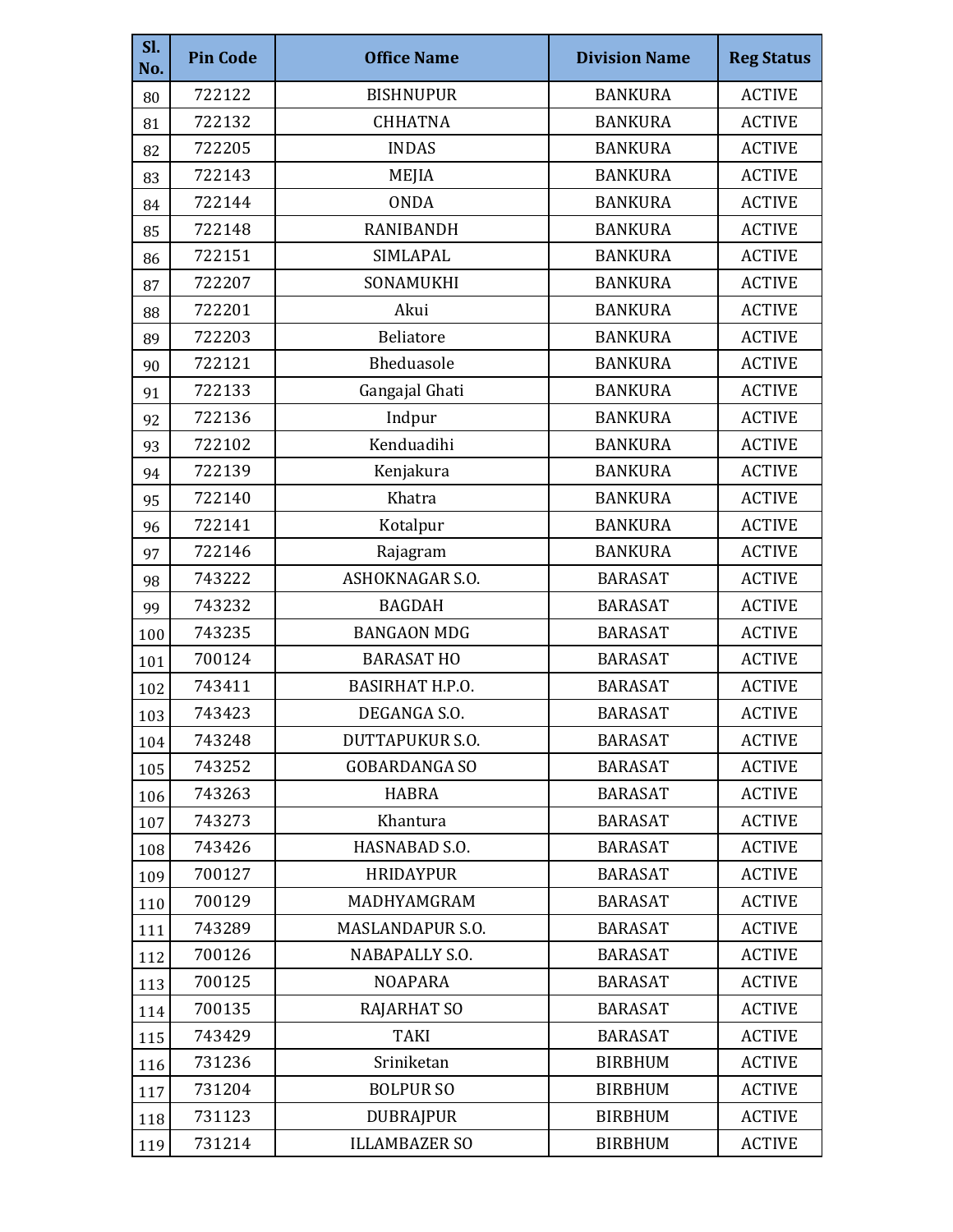| SI.<br>No. | <b>Pin Code</b> | <b>Office Name</b>           | <b>Division Name</b> | <b>Reg Status</b> |
|------------|-----------------|------------------------------|----------------------|-------------------|
| 120        | 731302          | <b>KIRNAHAR SO</b>           | <b>BIRBHUM</b>       | <b>ACTIVE</b>     |
| 121        | 731234          | Sainthia                     | <b>BIRBHUM</b>       | <b>ACTIVE</b>     |
| 122        | 731221          | Paikar                       | <b>BIRBHUM</b>       | <b>ACTIVE</b>     |
| 123        | 731220          | <b>NALHATISO</b>             | <b>BIRBHUM</b>       | <b>ACTIVE</b>     |
| 124        | 731224          | <b>RAMPURHAT</b>             | <b>BIRBHUM</b>       | <b>ACTIVE</b>     |
| 125        | 731235          | SANTINIKETAN SO              | <b>BIRBHUM</b>       | <b>ACTIVE</b>     |
| 126        | 731101          | <b>SURI</b>                  | <b>BIRBHUM</b>       | <b>ACTIVE</b>     |
| 127        | 713125          | <b>BHATAR SO</b>             | <b>BURDWAN</b>       | <b>ACTIVE</b>     |
| 128        | 713403          | <b>BUDBUD SO</b>             | <b>BURDWAN</b>       | <b>ACTIVE</b>     |
| 129        | 713101          | <b>BURDWAN H.P.O</b>         | <b>BURDWAN</b>       | <b>ACTIVE</b>     |
| 130        | 713104          | <b>BURDWAN UNIVERSITY SO</b> | <b>BURDWAN</b>       | <b>ACTIVE</b>     |
| 131        | 713406          | <b>GALSI SO</b>              | <b>BURDWAN</b>       | <b>ACTIVE</b>     |
| 132        | 713128          | <b>GUSHKARA SO</b>           | <b>BURDWAN</b>       | <b>ACTIVE</b>     |
| 133        | 713408          | <b>JAMALPUR SO</b>           | <b>BURDWAN</b>       | <b>ACTIVE</b>     |
| 134        | 713409          | <b>KALNA MDG</b>             | <b>BURDWAN</b>       | <b>ACTIVE</b>     |
| 135        | 713130          | KATWA H.P.O                  | <b>BURDWAN</b>       | <b>ACTIVE</b>     |
| 136        | 713144          | <b>MANKAR</b>                | <b>BURDWAN</b>       | <b>ACTIVE</b>     |
| 137        | 713146          | <b>MEMARI MDG</b>            | <b>BURDWAN</b>       | <b>ACTIVE</b>     |
| 138        | 713515          | NADANGHAT                    | <b>BURDWAN</b>       | <b>ACTIVE</b>     |
| 139        | 713421          | <b>RAINA SO</b>              | <b>BURDWAN</b>       | <b>ACTIVE</b>     |
| 140        | 713427          | <b>UCHALAN</b>               | <b>BURDWAN</b>       | <b>ACTIVE</b>     |
| 141        | 700144          | <b>BARUIPUR HO</b>           | KOL SOUTH PRESIDENCY | <b>ACTIVE</b>     |
| 142        | 743502          | BHANGAR SO (LSG) (NF)        | KOL SOUTH PRESIDENCY | <b>ACTIVE</b>     |
| 143        | 743503          | <b>BISHNUPUR S.O.</b>        | KOL SOUTH PRESIDENCY | <b>ACTIVE</b>     |
| 144        | 743329          | CANNING TOWN S.O.            | KOL SOUTH PRESIDENCY | <b>ACTIVE</b>     |
| 145        | 743331          | DIAMOND HARBOUR              | KOL SOUTH PRESIDENCY | <b>ACTIVE</b>     |
| 146        | 700084          | <b>GARIA SO</b>              | KOL SOUTH PRESIDENCY | <b>ACTIVE</b>     |
| 147        | 743347          | <b>KAKDWIP SO</b>            | KOL SOUTH PRESIDENCY | <b>ACTIVE</b>     |
| 148        | 743355          | <b>MAGRAHAT SO</b>           | KOL SOUTH PRESIDENCY | <b>ACTIVE</b>     |
| 149        | 700150          | <b>SONARPUR SO</b>           | KOL SOUTH PRESIDENCY | <b>ACTIVE</b>     |
| 150        | 743376          | <b>TALDISO</b>               | KOL SOUTH PRESIDENCY | <b>ACTIVE</b>     |
| 151        | 743372          | <b>DAKSHIN BARASAT</b>       | KOL SOUTH PRESIDENCY | <b>ACTIVE</b>     |
| 152        | 743610          | <b>MADRAT</b>                | KOL SOUTH PRESIDENCY | <b>ACTIVE</b>     |
| 153        | 743375          | Usthi                        | KOL SOUTH PRESIDENCY | <b>ACTIVE</b>     |
| 154        | 721422          | <b>BALIGHAI</b>              | <b>CONTAI</b>        | <b>ACTIVE</b>     |
| 155        | 721423          | <b>BALISAI</b>               | <b>CONTAI</b>        | <b>ACTIVE</b>     |
| 156        | 721424          | <b>BELDA M.D.G</b>           | <b>CONTAI</b>        | <b>ACTIVE</b>     |
| 157        | 721401          | CONTAI H.P.O                 | <b>CONTAI</b>        | <b>ACTIVE</b>     |
| 158        | 721426          | <b>DANTAN</b>                | <b>CONTAI</b>        | <b>ACTIVE</b>     |
| 159        | 721429          | <b>EGRA</b>                  | <b>CONTAI</b>        | <b>ACTIVE</b>     |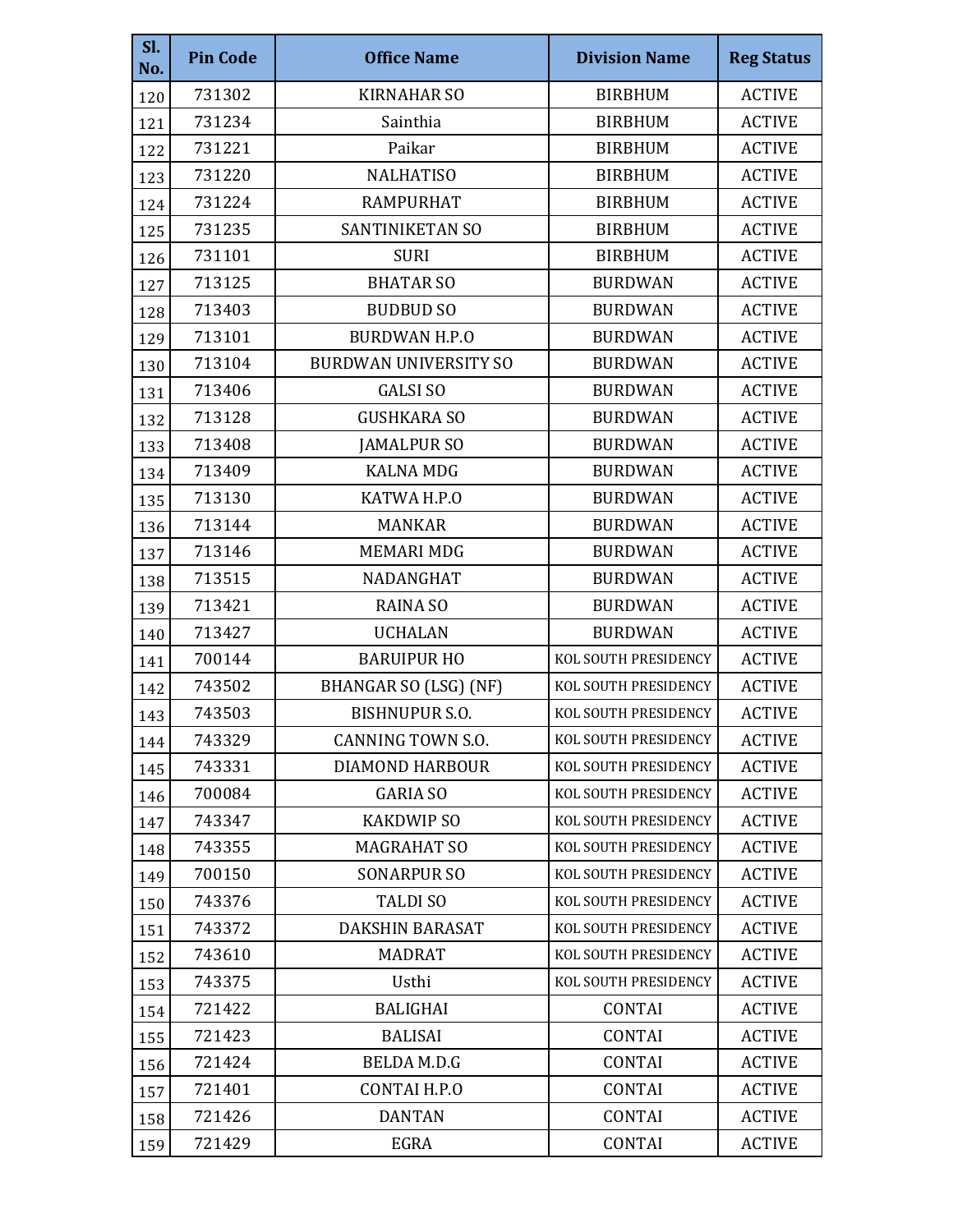| SI.<br>No. | <b>Pin Code</b> | <b>Office Name</b>         | <b>Division Name</b> | <b>Reg Status</b> |
|------------|-----------------|----------------------------|----------------------|-------------------|
| 160        | 721133          | <b>KESHIARY</b>            | <b>CONTAI</b>        | <b>ACTIVE</b>     |
| 161        | 721437          | NARAYANGARH                | <b>CONTAI</b>        | <b>ACTIVE</b>     |
| 162        | 721441          | RAMNAGAR S.O.              | <b>CONTAI</b>        | <b>ACTIVE</b>     |
| 163        | 721454          | Amarshi                    | <b>CONTAI</b>        | <b>ACTIVE</b>     |
| 164        | 721425          | Bhupatinagar               | <b>CONTAI</b>        | <b>ACTIVE</b>     |
| 165        | 721467          | Dasagram                   | <b>CONTAI</b>        | <b>ACTIVE</b>     |
| 166        | 721431          | Janka                      | <b>CONTAI</b>        | <b>ACTIVE</b>     |
| 167        | 721450          | Junput                     | <b>CONTAI</b>        | <b>ACTIVE</b>     |
| 168        | 721445          | Khakurda                   | <b>CONTAI</b>        | <b>ACTIVE</b>     |
| 169        | 721436          | Mohanpur                   | <b>CONTAI</b>        | <b>ACTIVE</b>     |
| 170        | 721444          | Nachinda Bazar             | <b>CONTAI</b>        | <b>ACTIVE</b>     |
| 171        | 721458          | Palpara                    | <b>CONTAI</b>        | <b>ACTIVE</b>     |
| 172        | 721448          | Paniparul                  | <b>CONTAI</b>        | <b>ACTIVE</b>     |
| 173        | 721439          | Patashpur                  | <b>CONTAI</b>        | <b>ACTIVE</b>     |
| 174        | 721452          | Satmile                    | <b>CONTAI</b>        | <b>ACTIVE</b>     |
| 175        | 736121          | <b>ALIPURDUAR MDG</b>      | <b>COOCH BEHAR</b>   | <b>ACTIVE</b>     |
| 176        | 736168          | <b>BAMANHAT</b>            | <b>COOCH BEHAR</b>   | <b>ACTIVE</b>     |
| 177        | 736207          | <b>BAROBISHA</b>           | <b>COOCH BEHAR</b>   | <b>ACTIVE</b>     |
| 178        | 736101          | <b>COOCHBEHAR HPO</b>      | <b>COOCH BEHAR</b>   | <b>ACTIVE</b>     |
| 179        | 736135          | <b>DINHATA</b>             | <b>COOCH BEHAR</b>   | <b>ACTIVE</b>     |
| 180        | 735215          | <b>HASIMARA</b>            | <b>COOCH BEHAR</b>   | <b>ACTIVE</b>     |
| 181        | 736131          | <b>BAKSHIRHAT</b>          | <b>COOCH BEHAR</b>   | <b>ACTIVE</b>     |
| 182        | 736133          | <b>BANESWAR</b>            | <b>COOCH BEHAR</b>   | <b>ACTIVE</b>     |
| 183        | 736146          | <b>MATHABHANGA SO</b>      | <b>COOCH BEHAR</b>   | <b>ACTIVE</b>     |
| 184        | 736159          | TUFANGANJ                  | <b>COOCH BEHAR</b>   | <b>ACTIVE</b>     |
| 185        | 736123          | ALIPURDUAR JUNCTION        | <b>COOCH BEHAR</b>   | <b>ACTIVE</b>     |
| 186        | 736206          | <b>SAONTALPUR SO</b>       | <b>COOCH BEHAR</b>   | <b>ACTIVE</b>     |
| 187        | 735214          | <b>HAMILTON GANJ</b>       | <b>COOCH BEHAR</b>   | <b>ACTIVE</b>     |
| 188        | 736101          | <b>BANCHATRA</b>           | <b>COOCH BEHAR</b>   | <b>ACTIVE</b>     |
| 189        | 734101          | Darjeeling HO              | DARJEELING           | <b>ACTIVE</b>     |
| 190        | 734011          | <b>KADAMTALA SO</b>        | DARJEELING           | <b>ACTIVE</b>     |
| 191        | 734429          | <b>NAKSALBARI SO</b>       | <b>DARJEELING</b>    | <b>ACTIVE</b>     |
| 192        | 734013          | NORTH BENGAL UNIVERSITY SO | DARJEELING           | <b>ACTIVE</b>     |
| 193        | 734003          | PRADHAN NAGAR SO           | DARJEELING           | <b>ACTIVE</b>     |
| 194        | 734001          | SILIGURI HPO               | DARJEELING           | <b>ACTIVE</b>     |
| 195        | 734005          | SILIGURI BAZAR             | DARJEELING           | <b>ACTIVE</b>     |
| 196        | 734012          | <b>SUSHRAT NAGAR SO</b>    | DARJEELING           | <b>ACTIVE</b>     |
| 197        | 712601          | ARAMBAGHHO                 | HOOGHLY NORTH        | <b>ACTIVE</b>     |
| 198        | 712415          | <b>SAIDPUR</b>             | <b>HOOGHLY NORTH</b> | <b>ACTIVE</b>     |
| 199        | 712414          | <b>DEULPARA</b>            | <b>HOOGHLY NORTH</b> | <b>ACTIVE</b>     |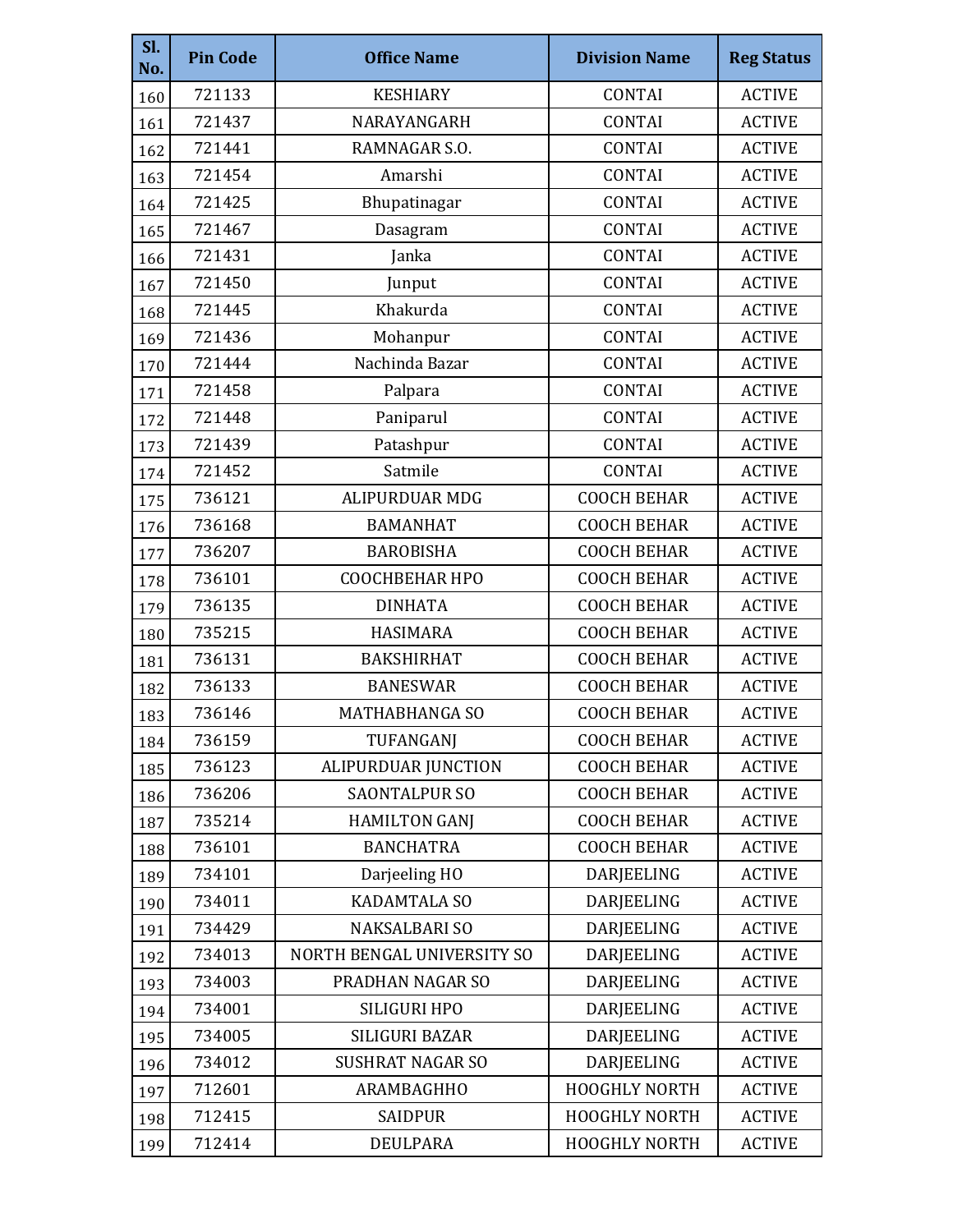| Sl.<br>No. | <b>Pin Code</b> | <b>Office Name</b>     | <b>Division Name</b> | <b>Reg Status</b> |
|------------|-----------------|------------------------|----------------------|-------------------|
| 200        | 712301          | BHANDARHATI            | <b>HOOGHLY NORTH</b> | <b>ACTIVE</b>     |
| 201        | 712101          | <b>CHINSURAH</b>       | <b>HOOGHLY NORTH</b> | <b>ACTIVE</b>     |
| 202        | 712302          | DHANIAKHALI            | <b>HOOGHLY NORTH</b> | <b>ACTIVE</b>     |
| 203        | 712512          | <b>GUPTIPARA</b>       | <b>HOOGHLY NORTH</b> | <b>ACTIVE</b>     |
| 204        | 712303          | <b>GURAP</b>           | <b>HOOGHLY NORTH</b> | <b>ACTIVE</b>     |
| 205        | 712103          | <b>HOOGHLY</b>         | <b>HOOGHLY NORTH</b> | <b>ACTIVE</b>     |
| 206        | 712406          | <b>KHANAKUL</b>        | <b>HOOGHLY NORTH</b> | <b>ACTIVE</b>     |
| 207        | 712413          | <b>MAYAPUR</b>         | <b>HOOGHLY NORTH</b> | <b>ACTIVE</b>     |
| 208        | 712149          | <b>PANDUA</b>          | <b>HOOGHLY NORTH</b> | <b>ACTIVE</b>     |
| 209        | 712104          | SAHAGANJ               | <b>HOOGHLY NORTH</b> | <b>ACTIVE</b>     |
| 210        | 712222          | <b>BAIDYABATI</b>      | <b>HOOGHLY SOUTH</b> | <b>ACTIVE</b>     |
| 211        | 712306          | BEGAMPUR S.O (HOOGHLY) | <b>HOOGHLY SOUTH</b> | <b>ACTIVE</b>     |
| 212        | 712232          | BHADRAKALI             | HOOGHLY SOUTH        | <b>ACTIVE</b>     |
| 213        | 712124          | <b>BHADRESWAR</b>      | <b>HOOGHLY SOUTH</b> | <b>ACTIVE</b>     |
| 214        | 712136          | CHANDANNAGAR           | <b>HOOGHLY SOUTH</b> | <b>ACTIVE</b>     |
| 215        | 712233          | <b>HINDMOTOR</b>       | HOOGHLY SOUTH        | <b>ACTIVE</b>     |
| 216        | 712304          | JANAI                  | HOOGHLY SOUTH        | <b>ACTIVE</b>     |
| 217        | 712404          | JANGIPARA              | HOOGHLY SOUTH        | <b>ACTIVE</b>     |
| 218        | 712405          | KHAMARCHANDI           | HOOGHLY SOUTH        | <b>ACTIVE</b>     |
| 219        | 712235          | <b>KONNAGAR</b>        | <b>HOOGHLY SOUTH</b> | <b>ACTIVE</b>     |
| 220        | 712203          | MALLICKPARA            | HOOGHLY SOUTH        | <b>ACTIVE</b>     |
| 221        | 712701          | <b>MASAT</b>           | HOOGHLY SOUTH        | <b>ACTIVE</b>     |
| 222        | 712246          | <b>NABAGRAM</b>        | HOOGHLY SOUTH        | <b>ACTIVE</b>     |
| 223        | 712248          | <b>RISHRA</b>          | <b>HOOGHLY SOUTH</b> | <b>ACTIVE</b>     |
| 224        | 712201          | <b>SERAMPORE HO</b>    | HOOGHLY SOUTH        | <b>ACTIVE</b>     |
| 225        | 712223          | SHEORAPHULI            | HOOGHLY SOUTH        | <b>ACTIVE</b>     |
| 226        | 712409          | <b>SINGUR</b>          | <b>HOOGHLY SOUTH</b> | <b>ACTIVE</b>     |
| 227        | 712410          | <b>TARAKESWAR</b>      | HOOGHLY SOUTH        | <b>ACTIVE</b>     |
| 228        | 712258          | UTTARPARA MDG          | HOOGHLY SOUTH        | <b>ACTIVE</b>     |
| 229        | 712125          | Telinipara             | <b>HOOGHLY SOUTH</b> | <b>ACTIVE</b>     |
| 230        | 712221          | Angus                  | HOOGHLY SOUTH        | <b>ACTIVE</b>     |
| 231        | 712248          | Bangur park            | HOOGHLY SOUTH        | <b>ACTIVE</b>     |
| 232        | 712401          | Champadanga            | HOOGHLY SOUTH        | <b>ACTIVE</b>     |
| 233        | 712222          | Champdani              | HOOGHLY SOUTH        | <b>ACTIVE</b>     |
| 234        | 712136          | Chandan Nagar Barasat  | HOOGHLY SOUTH        | <b>ACTIVE</b>     |
| 235        | 712136          | Chandan Nagar R.S.     | HOOGHLY SOUTH        | <b>ACTIVE</b>     |
| 236        | 712702          | Chanditala             | <b>HOOGHLY SOUTH</b> | <b>ACTIVE</b>     |
| 237        | 712204          | Chatra                 | HOOGHLY SOUTH        | <b>ACTIVE</b>     |
| 238        | 712410          | Chaulpatty             | <b>HOOGHLY SOUTH</b> | <b>ACTIVE</b>     |
| 239        | 712235          | Criper Road            | HOOGHLY SOUTH        | <b>ACTIVE</b>     |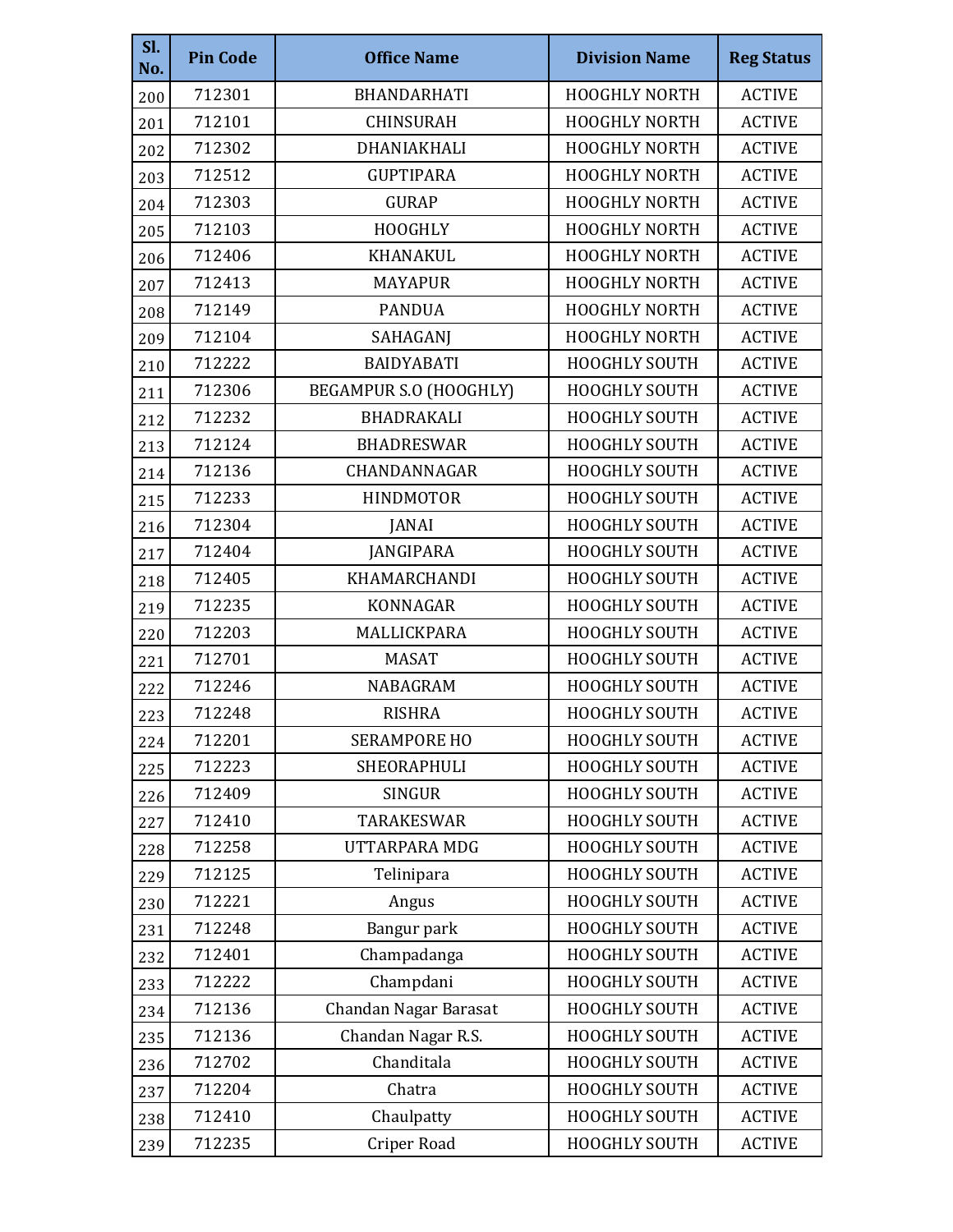| SI.<br>No. | <b>Pin Code</b> | <b>Office Name</b>              | <b>Division Name</b> | <b>Reg Status</b> |
|------------|-----------------|---------------------------------|----------------------|-------------------|
| 240        | 712311          | Dankuni                         | HOOGHLY SOUTH        | <b>ACTIVE</b>     |
| 241        | 712310          | Dankuni Coal Complex            | HOOGHLY SOUTH        | <b>ACTIVE</b>     |
| 242        | 712248          | Gandhisarak                     | <b>HOOGHLY SOUTH</b> | <b>ACTIVE</b>     |
| 243        | 712137          | Gondalpara                      | HOOGHLY SOUTH        | <b>ACTIVE</b>     |
| 244        | 712403          | Haripal                         | HOOGHLY SOUTH        | <b>ACTIVE</b>     |
| 245        | 712201          | Kalbazar                        | <b>HOOGHLY SOUTH</b> | <b>ACTIVE</b>     |
| 246        | 712234          | Kanaipur                        | HOOGHLY SOUTH        | <b>ACTIVE</b>     |
| 247        | 712138          | Khalisani                       | HOOGHLY SOUTH        | <b>ACTIVE</b>     |
| 248        | 712202          | Mahesh-I                        | HOOGHLY SOUTH        | <b>ACTIVE</b>     |
| 249        | 712248          | Mahesh-2                        | HOOGHLY SOUTH        | <b>ACTIVE</b>     |
| 250        | 712245          | Makhla                          | <b>HOOGHLY SOUTH</b> | <b>ACTIVE</b>     |
| 251        | 712250          | Morepukur                       | HOOGHLY SOUTH        | <b>ACTIVE</b>     |
| 252        | 712407          | Nalikul                         | HOOGHLY SOUTH        | <b>ACTIVE</b>     |
| 253        | 712249          | Prabasnagar                     | HOOGHLY SOUTH        | <b>ACTIVE</b>     |
| 254        | 712408          | Rajbalhat                       | HOOGHLY SOUTH        | <b>ACTIVE</b>     |
| 255        | 712706          | Seakhala                        | HOOGHLY SOUTH        | <b>ACTIVE</b>     |
| 256        | 712201          | Serampore Court                 | HOOGHLY SOUTH        | <b>ACTIVE</b>     |
| 257        | 712410          | <b>Tarakeshwar Math</b>         | HOOGHLY SOUTH        | <b>ACTIVE</b>     |
| 258        | 712258          | Uttarpara Bazar                 | HOOGHLY SOUTH        | <b>ACTIVE</b>     |
| 259        | 711401          | <b>AMTAPO</b>                   | <b>HOWRAH</b>        | <b>ACTIVE</b>     |
| 260        | 711302          | <b>ANDUL-MOURI</b>              | <b>HOWRAH</b>        | <b>ACTIVE</b>     |
| 261        | 711303          | <b>BAGNAN PO</b>                | <b>HOWRAH</b>        | <b>ACTIVE</b>     |
| 262        | 711201          | <b>BALLY PO</b>                 | <b>HOWRAH</b>        | <b>ACTIVE</b>     |
| 263        | 711202          | <b>BELUR PO</b>                 | <b>HOWRAH</b>        | <b>ACTIVE</b>     |
| 264        | 711103          | <b>BOTANIC GARDEN PO</b>        | <b>HOWRAH</b>        | <b>ACTIVE</b>     |
| 265        | 711109          | <b>DANESH SK.LANE</b>           | <b>HOWRAH</b>        | <b>ACTIVE</b>     |
| 266        | 711105          | DASNAGAR PO                     | <b>HOWRAH</b>        | <b>ACTIVE</b>     |
| 267        | 711405          | DOMJUR PO                       | <b>HOWRAH</b>        | <b>ACTIVE</b>     |
| 268        | 711101          | <b>HOWRAH HPO</b>               | <b>HOWRAH</b>        | <b>ACTIVE</b>     |
| 269        | 711204          | LILUAH PO                       | <b>HOWRAH</b>        | <b>ACTIVE</b>     |
| 270        | 711106          | <b>SALKIA HPO</b>               | <b>HOWRAH</b>        | <b>ACTIVE</b>     |
| 271        | 711313          | <b>SANKRAIL PO</b>              | <b>HOWRAH</b>        | <b>ACTIVE</b>     |
| 272        | 711104          | SANTRAGACHI                     | <b>HOWRAH</b>        | <b>ACTIVE</b>     |
| 273        | 711102          | <b>SIBPUR PO</b>                | <b>HOWRAH</b>        | <b>ACTIVE</b>     |
| 274        | 711315          | <b>ULUBERIA</b>                 | <b>HOWRAH</b>        | <b>ACTIVE</b>     |
| 275        | 732210          | <b>BAISHNABNAGAR</b>            | <b>MALDA</b>         | <b>ACTIVE</b>     |
| 276        | 732123          | <b>CHANCHAL SUB POST OFFICE</b> | <b>MALDA</b>         | <b>ACTIVE</b>     |
| 277        | 732124          | GAJOL                           | <b>MALDA</b>         | <b>ACTIVE</b>     |
| 278        | 732144          | <b>KOTWALI</b>                  | <b>MALDA</b>         | <b>ACTIVE</b>     |
| 279        | 732101          | <b>MALDAHO</b>                  | <b>MALDA</b>         | <b>ACTIVE</b>     |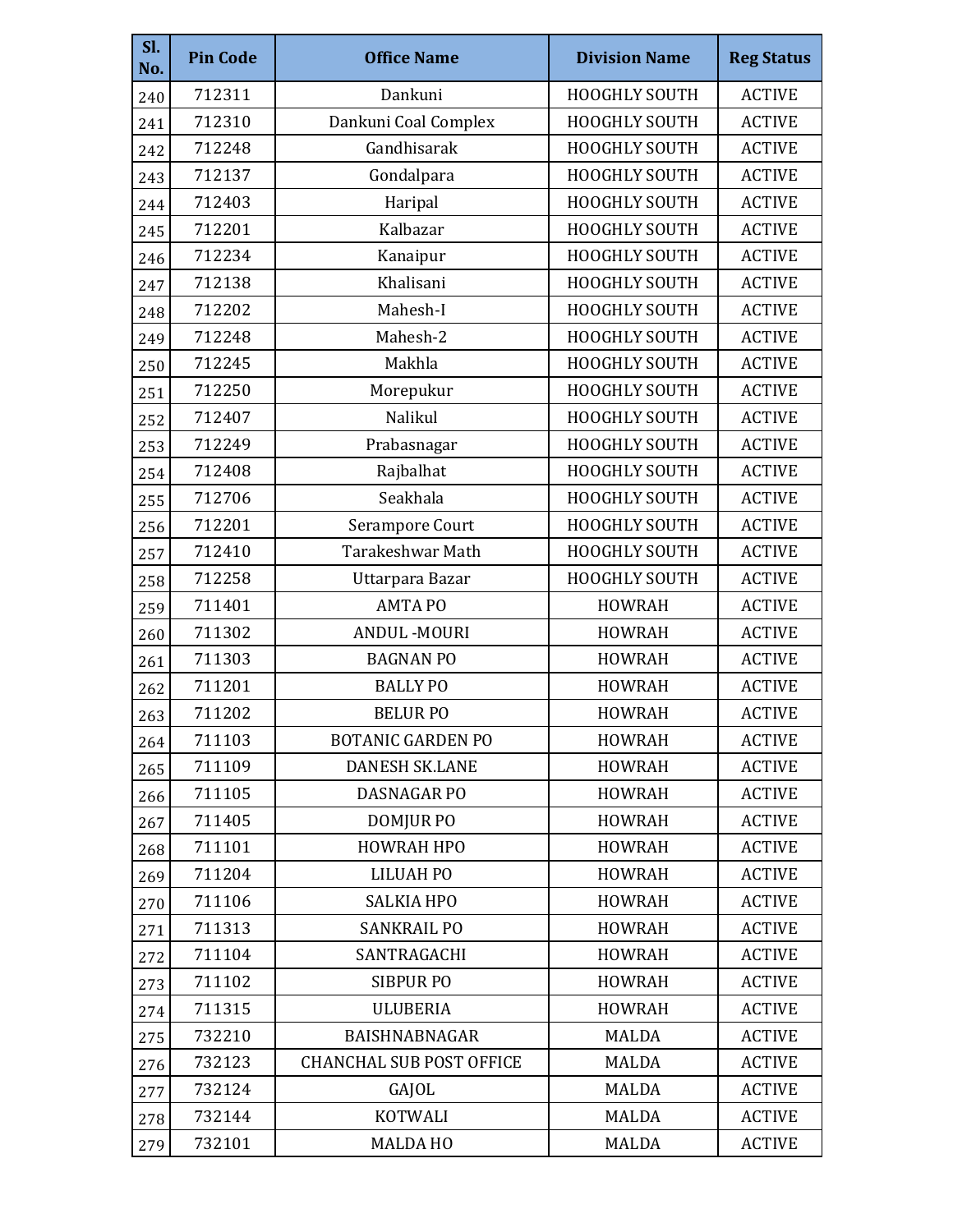| Sl.<br>No. | <b>Pin Code</b> | <b>Office Name</b>           | <b>Division Name</b> | <b>Reg Status</b> |
|------------|-----------------|------------------------------|----------------------|-------------------|
| 280        | 732139          | SAMSI                        | <b>MALDA</b>         | <b>ACTIVE</b>     |
| 281        | 721201          | CHANDRAKONA                  | MIDNAPORE            | <b>ACTIVE</b>     |
| 282        | 721211          | <b>DASPUR</b>                | MIDNAPORE            | <b>ACTIVE</b>     |
| 283        | 721127          | <b>GARHBETA</b>              | MIDNAPORE            | <b>ACTIVE</b>     |
| 284        | 721212          | <b>GHATAL</b>                | <b>MIDNAPORE</b>     | <b>ACTIVE</b>     |
| 285        | 721506          | <b>GOPI BALLAVPUR</b>        | MIDNAPORE            | <b>ACTIVE</b>     |
| 286        | 721155          | <b>JALCHAK</b>               | MIDNAPORE            | <b>ACTIVE</b>     |
| 287        | 721301          | <b>KHARAGPUR</b>             | MIDNAPORE            | <b>ACTIVE</b>     |
| 288        | 721232          | <b>KHIRPAI</b>               | MIDNAPORE            | <b>ACTIVE</b>     |
| 289        | 721516          | LALGARH                      | MIDNAPORE            | <b>ACTIVE</b>     |
| 290        | 721101          | MIDNAPORE COLLECTORATE       | MIDNAPORE            | <b>ACTIVE</b>     |
| 291        | 721144          | SABANG                       | MIDNAPORE            | <b>ACTIVE</b>     |
| 292        | 721147          | <b>SHALBANI</b>              | MIDNAPORE            | <b>ACTIVE</b>     |
| 293        | 721101          | Midnapore HO                 | <b>MIDNAPORE</b>     | <b>ACTIVE</b>     |
| 294        | 721507          | Jhargram HO                  | MIDNAPORE            | <b>ACTIVE</b>     |
| 295        | 721505          | Gidni                        | MIDNAPORE            | <b>ACTIVE</b>     |
| 296        | 721302          | Kharagpur Technology MDG     | MIDNAPORE            | <b>ACTIVE</b>     |
| 297        | 721305          | Inda                         | MIDNAPORE            | <b>ACTIVE</b>     |
| 298        | 721150          | Keshpur                      | MIDNAPORE            | <b>ACTIVE</b>     |
| 299        | 721124          | <b>Ballichak</b>             | MIDNAPORE            | <b>ACTIVE</b>     |
| 300        | 721304          | Nimpura                      | MIDNAPORE            | <b>ACTIVE</b>     |
| 301        | 721501          | Belpahari                    | MIDNAPORE            | <b>ACTIVE</b>     |
| 302        | 721507          | RAGHUNATHPUR(WEST)           | MIDNAPORE            | <b>ACTIVE</b>     |
| 303        | 721126          | <b>DEBRA BAZAR</b>           | MIDNAPORE            | <b>ACTIVE</b>     |
| 304        | 721128          | <b>GOALTORE</b>              | MIDNAPORE            | <b>ACTIVE</b>     |
| 305        | 721515          | <b>SILDA</b>                 | MIDNAPORE            | <b>ACTIVE</b>     |
| 306        | 721102          | <b>VIDYASAGAR UNIVERSITY</b> | <b>MIDNAPORE</b>     | <b>ACTIVE</b>     |
| 307        | 742201          | <b>AURANGABAD S.O</b>        | MURSHIDABAD          | <b>ACTIVE</b>     |
| 308        | 742133          | <b>BELDANGA SO</b>           | MURSHIDABAD          | <b>ACTIVE</b>     |
| 309        | 742101          | <b>BERHAMPORE HO</b>         | MURSHIDABAD          | <b>ACTIVE</b>     |
| 310        | 742135          | BHAGABANGOLA                 | MURSHIDABAD          | <b>ACTIVE</b>     |
| 311        | 742301          | <b>BHARATPUR SO</b>          | MURSHIDABAD          | <b>ACTIVE</b>     |
| 312        | 742202          | <b>DHULIYAN</b>              | MURSHIDABAD          | <b>ACTIVE</b>     |
| 313        | 742303          | <b>DUMKAL</b>                | MURSHIDABAD          | <b>ACTIVE</b>     |
| 314        | 742304          | <b>ISLAMPORE</b>             | MURSHIDABAD          | <b>ACTIVE</b>     |
| 315        | 742213          | <b>JANGIPUR</b>              | MURSHIDABAD          | <b>ACTIVE</b>     |
| 316        | 742123          | <b>JIAGANJ</b>               | MURSHIDABAD          | <b>ACTIVE</b>     |
| 317        | 742137          | <b>KANDI HO</b>              | MURSHIDABAD          | <b>ACTIVE</b>     |
| 318        | 742148          | LALGOLA                      | MURSHIDABAD          | <b>ACTIVE</b>     |
| 319        | 742149          | MURSHIDABAD                  | MURSHIDABAD          | <b>ACTIVE</b>     |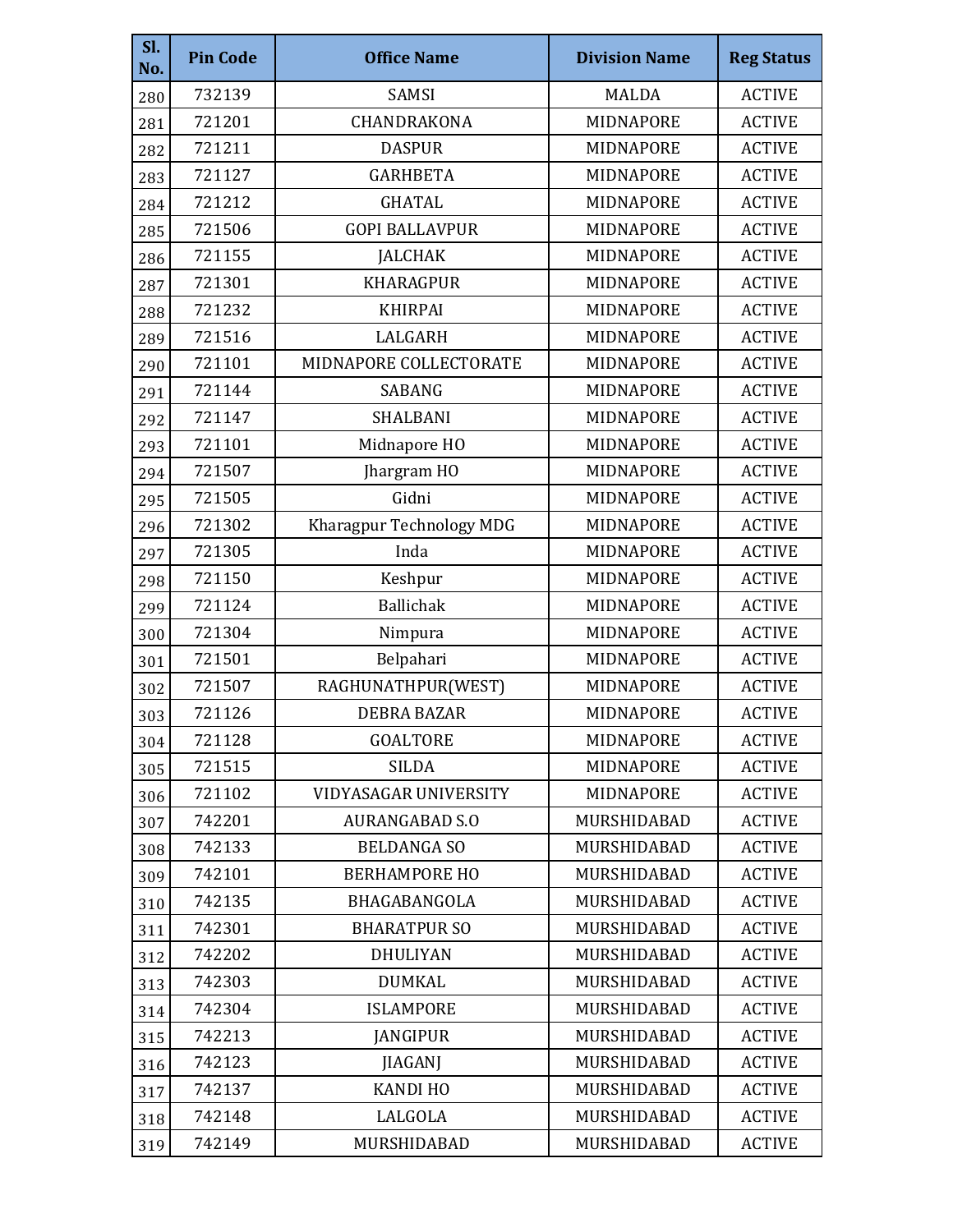| Sl.<br>No. | <b>Pin Code</b> | <b>Office Name</b>     | <b>Division Name</b> | <b>Reg Status</b> |
|------------|-----------------|------------------------|----------------------|-------------------|
| 320        | 742225          | RAGHUNATHGANJ HO       | MURSHIDABAD          | <b>ACTIVE</b>     |
| 321        | 742226          | SAGARDIGHI             | MURSHIDABAD          | <b>ACTIVE</b>     |
| 322        | 742163          | <b>SAKTIPUR</b>        | MURSHIDABAD          | <b>ACTIVE</b>     |
| 323        | 742401          | <b>SALAR</b>           | MURSHIDABAD          | <b>ACTIVE</b>     |
| 324        | 742212          | Farakka Barrage        | MURSHIDABAD          | <b>ACTIVE</b>     |
| 325        | 742121          | <b>AMTALA</b>          | MURSHIDABAD          | <b>ACTIVE</b>     |
| 326        | 742134          | <b>BHABTA</b>          | MURSHIDABAD          | <b>ACTIVE</b>     |
| 327        | 742102          | <b>COSSIMBAZAR RAJ</b> | MURSHIDABAD          | <b>ACTIVE</b>     |
| 328        | 742305          | <b>JALANGI</b>         | MURSHIDABAD          | <b>ACTIVE</b>     |
| 329        | 742103          | <b>KHAGRA</b>          | MURSHIDABAD          | <b>ACTIVE</b>     |
| 330        | 742122          | Azimganj               | MURSHIDABAD          | <b>ACTIVE</b>     |
| 331        | 741161          | ASSANNAGAR             | <b>NADIA NORTH</b>   | <b>ACTIVE</b>     |
| 332        | 741163          | <b>BETAI</b>           | <b>NADIA NORTH</b>   | <b>ACTIVE</b>     |
| 333        | 741126          | <b>BETHUADAHARI</b>    | <b>NADIA NORTH</b>   | <b>ACTIVE</b>     |
| 334        | 741167          | <b>BHIMPUR</b>         | <b>NADIA NORTH</b>   | <b>ACTIVE</b>     |
| 335        | 741137          | <b>DEBAGRAM</b>        | <b>NADIA NORTH</b>   | <b>ACTIVE</b>     |
| 336        | 741139          | <b>DHUBULIA</b>        | <b>NADIA NORTH</b>   | <b>ACTIVE</b>     |
| 337        | 741152          | <b>KARIMPUR</b>        | <b>NADIA NORTH</b>   | <b>ACTIVE</b>     |
| 338        | 741101          | <b>KRISHNA NAGAR</b>   | <b>NADIA NORTH</b>   | <b>ACTIVE</b>     |
| 339        | 741153          | <b>MATIARI</b>         | <b>NADIA NORTH</b>   | <b>ACTIVE</b>     |
| 340        | 741302          | <b>NABADWIP</b>        | <b>NADIA NORTH</b>   | <b>ACTIVE</b>     |
| 341        | 741156          | <b>PLASSEY</b>         | <b>NADIA NORTH</b>   | <b>ACTIVE</b>     |
| 342        | 741315          | SWARUPGANJ             | <b>NADIA NORTH</b>   | <b>ACTIVE</b>     |
| 343        | 741160          | <b>TEHATTA</b>         | <b>NADIA NORTH</b>   | <b>ACTIVE</b>     |
| 344        | 741501          | ARANGHATA              | <b>NADIA SOUTH</b>   | <b>ACTIVE</b>     |
| 345        | 741127          | <b>BIRNAGAR</b>        | <b>NADIA SOUTH</b>   | <b>ACTIVE</b>     |
| 346        | 741222          | CHAKDAHA               | <b>NADIA SOUTH</b>   | <b>ACTIVE</b>     |
| 347        | 741235          | KALYANI                | <b>NADIA SOUTH</b>   | <b>ACTIVE</b>     |
| 348        | 741245          | <b>MADANPUR</b>        | <b>NADIA SOUTH</b>   | <b>ACTIVE</b>     |
| 349        | 741201          | <b>RANAGHAT</b>        | <b>NADIA SOUTH</b>   | <b>ACTIVE</b>     |
| 350        | 741404          | <b>SANTIPUR</b>        | <b>NADIA SOUTH</b>   | <b>ACTIVE</b>     |
| 351        | 741159          | <b>TAHERPUR</b>        | <b>NADIA SOUTH</b>   | <b>ACTIVE</b>     |
| 352        | 723121          | <b>ADRA MDG</b>        | <b>PURULIA</b>       | <b>ACTIVE</b>     |
| 353        | 723202          | <b>JHALDA</b>          | <b>PURULIA</b>       | <b>ACTIVE</b>     |
| 354        | 723131          | <b>MANBAZAR</b>        | <b>PURULIA</b>       | <b>ACTIVE</b>     |
| 355        | 723201          | Garhjaipur             | <b>PURULIA</b>       | <b>ACTIVE</b>     |
| 356        | 723101          | PURULIA HPO            | <b>PURULIA</b>       | <b>ACTIVE</b>     |
| 357        | 723133          | <b>RAGHUNATHPUR</b>    | <b>PURULIA</b>       | <b>ACTIVE</b>     |
| 358        | 723102          | Dulmi Nadiha           | <b>PURULIA</b>       | <b>ACTIVE</b>     |
| 359        | 723127          | <b>BARABHUM</b>        | <b>PURULIA</b>       | <b>ACTIVE</b>     |